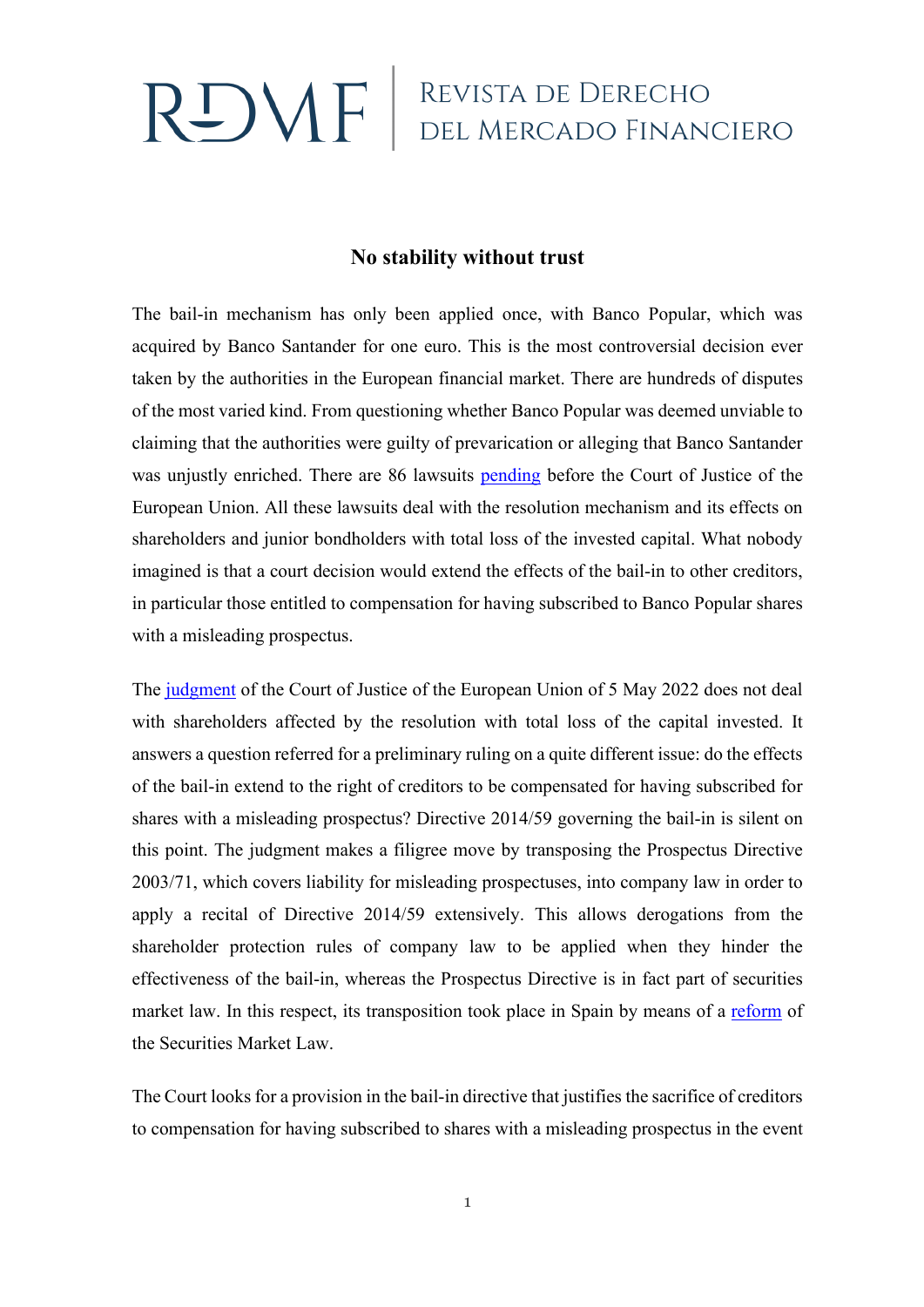of resolution and does not find one. To justify that sacrifice, it cites Article 53(3) of Directive 2014/59, a provision which releases the bank which has been placed under resolution, or its successor, from the claims of shareholders who have been affected by the measure. However, this provision does not apply to those claiming liability for a misleading prospectus. These claimants act as defrauded investors, not as shareholders. If the resolution wants to extend its effects to all creditors, except of course depositors up to 100,000 euros who are guaranteed, it can do so. But in the case of the Banco Popular bailin, the resolution only extended to shareholders and certain junior bondholders. It did not affect other creditors. Extending the effects of the resolution to creditors for compensation for a misleading prospectus is an extensive interpretation vetoed in the rules restricting rights. In this way, the judgment deprives misleading prospectus creditors of effective judicial protection without justification.

The financial system is a set of interlinked principles and rules. It guarantees the proper functioning of the market with investor protection as a guarantee of the stability of the system. It is a system based on trust. Contrasting investor protection with stability is absurd. Without investor protection, confidence in the system is damaged and the stability of the system is undermined. It is therefore striking that the Court of Justice of the European Union should contrast these principles in order to justify the suppression of the right to compensation for investors who had subscribed to shares with a misleading prospectus. The judgment states that "while there is a clear general interest in ensuring strong and consistent investor protection throughout the Union, that interest cannot in any event be regarded as prevailing over the general interest in ensuring the stability of the financial system". It thus contrasts investor protection with the stability of the system. The truth is that without confidence there can be no stability.

The judgement also states that this measure aims to "reduce moral hazard in the financial sector". However, leaving without effect the fraud of those who appeal for savings with a misleading prospectus does not contribute to reducing moral risk, on the contrary, it encourages such conduct, which would be validated with the subsequent bail-in.

The truth is that the bail-in system has not really taken off. After the bad experience of Banco Popular it has not been applied again. The Frankfurt technicians want to encourage auctions of bail-in banks. In the Popular case, Banco Santander was the only bidder. The Court is being led by these voices, shielding banks that acquire resolved banks from